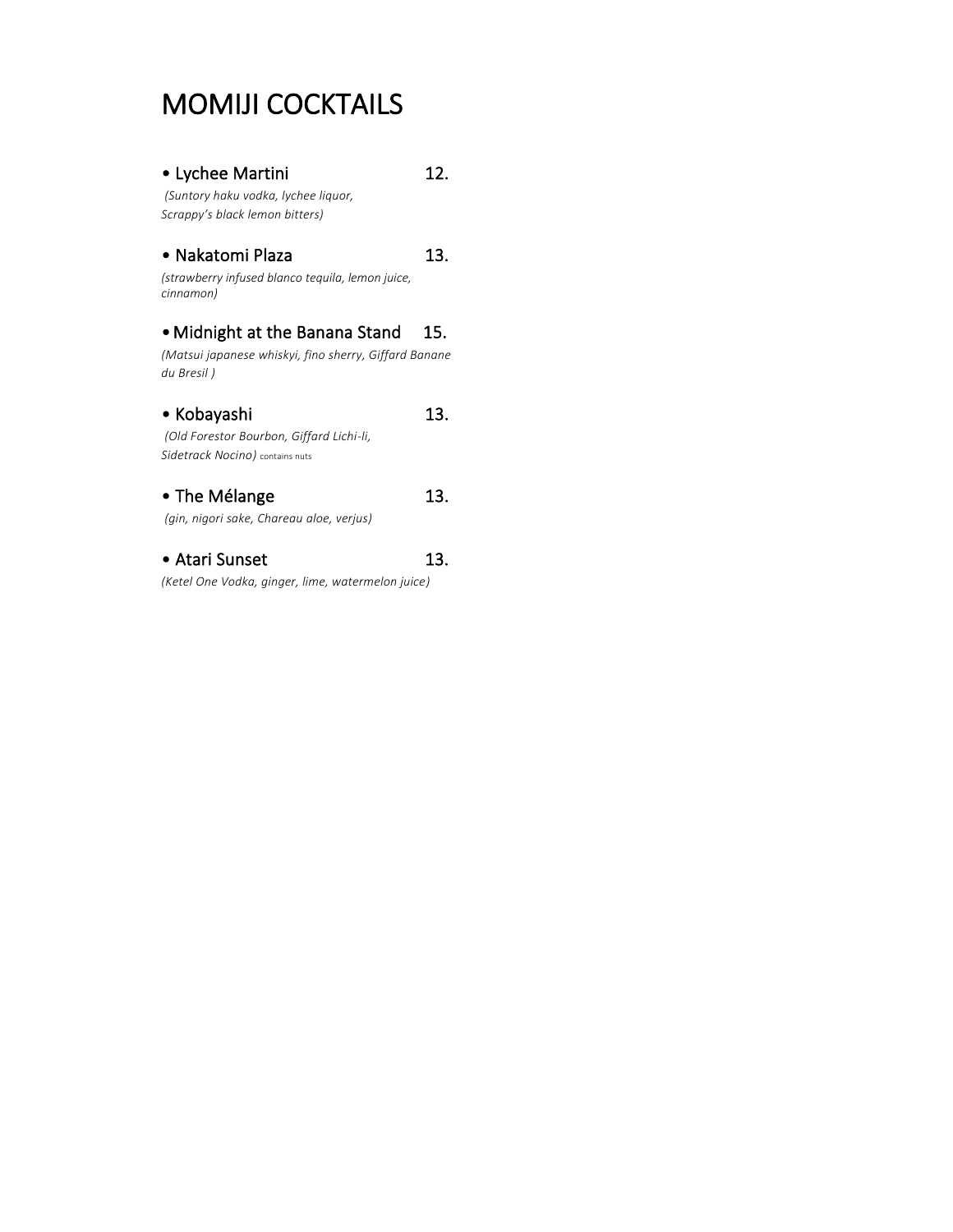### BUBBLES

#### Treveri Cellers Blanc de Noirs Brut

*(Columbia Valley, Washington)* 13.glass | 50.bottle

### **WHITE**

#### Black Cottage Sauvignon Blanc 2021 *(Marlborough, New Zealand)* 12.glass | 46.bottle

St. Paul's Pinot Grigio 2020 *(Alto Adige, Italy)* 13.glass | 50.bottle

Louis Merle Chardonnay 2019 *(Chablis, France)* 15.glass | 58.bottle

# ROSÉ

SMAK Pinot Gris Rosé 2021 *(Walla Walla, Washington)* 14.glass | 54.bottle

#### Big Salt Orange Rosé 2021

*(Willamette Valley, Oregon)* 14.glass | 54.bottle

### RED

Torii Mor Pinot Noir 2020 *(Willamette Valley, Oregon)* 13.glass | 50.bottle

#### Beckstone Cabernet Sauvignon 2019 *(Horse Heaven Hills, Washington)* 15.glass | 58.bottle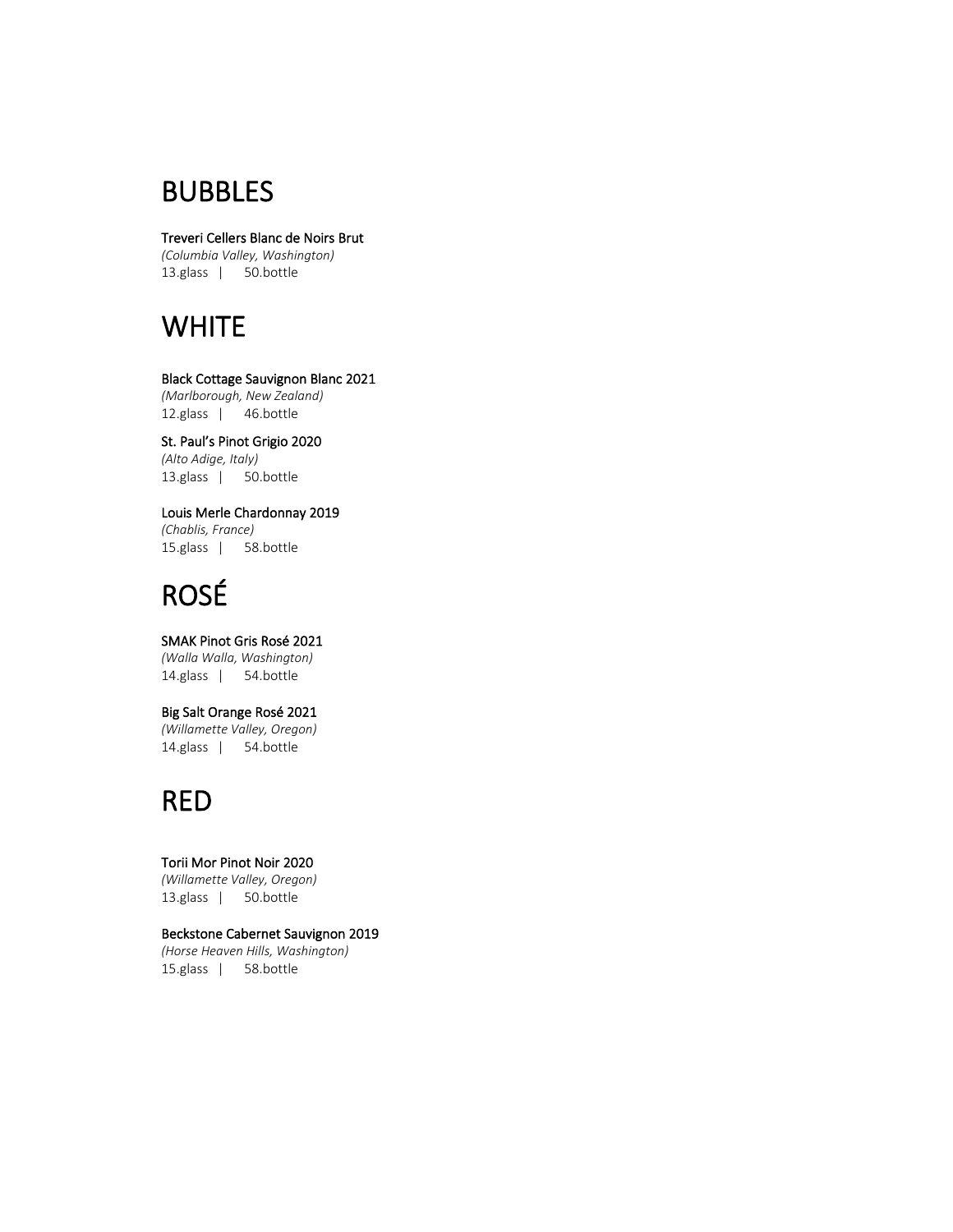### BEER *draft*

| Sapporo                       | 7.             |
|-------------------------------|----------------|
| <b>Hellbent Kolsch</b>        | $\overline{7}$ |
| E9 Adventures of Zelda Saison | 8.             |
| Seapine Positron IPA          | 8.             |

### BEER *bottle/can*

| Asahi 16.9 oz                                    | 8.  |
|--------------------------------------------------|-----|
| Kirin Ichiban 25 oz                              | 12. |
| Yo-ho "Wednesday Cat"<br>Belgian style white ale | 11. |
| Kuri Kuro Dark Chestnut Ale                      | 12. |
| Yonder Vantage Cider                             | 8.  |
| <b>Drunk Fruits Seltzer</b><br>Melon/Yuzu/Lychee | 8.  |
| Bitburger 0.0 N/A                                | 6.  |

### Teapots *\$3-*

Japanese Green Tea (Genmai-Matcha)

### Non-Alcoholic Cocktails

| Passionfruit Lemonade |  |
|-----------------------|--|
| Watermelon Ginger     |  |

# Non-Alcoholic Beverages

| Gosling's Ginger Beer       | 5. |
|-----------------------------|----|
| Kimino Yuzu Sparkling Juice | 8. |
| San Pellegrino 500ml        | 5. |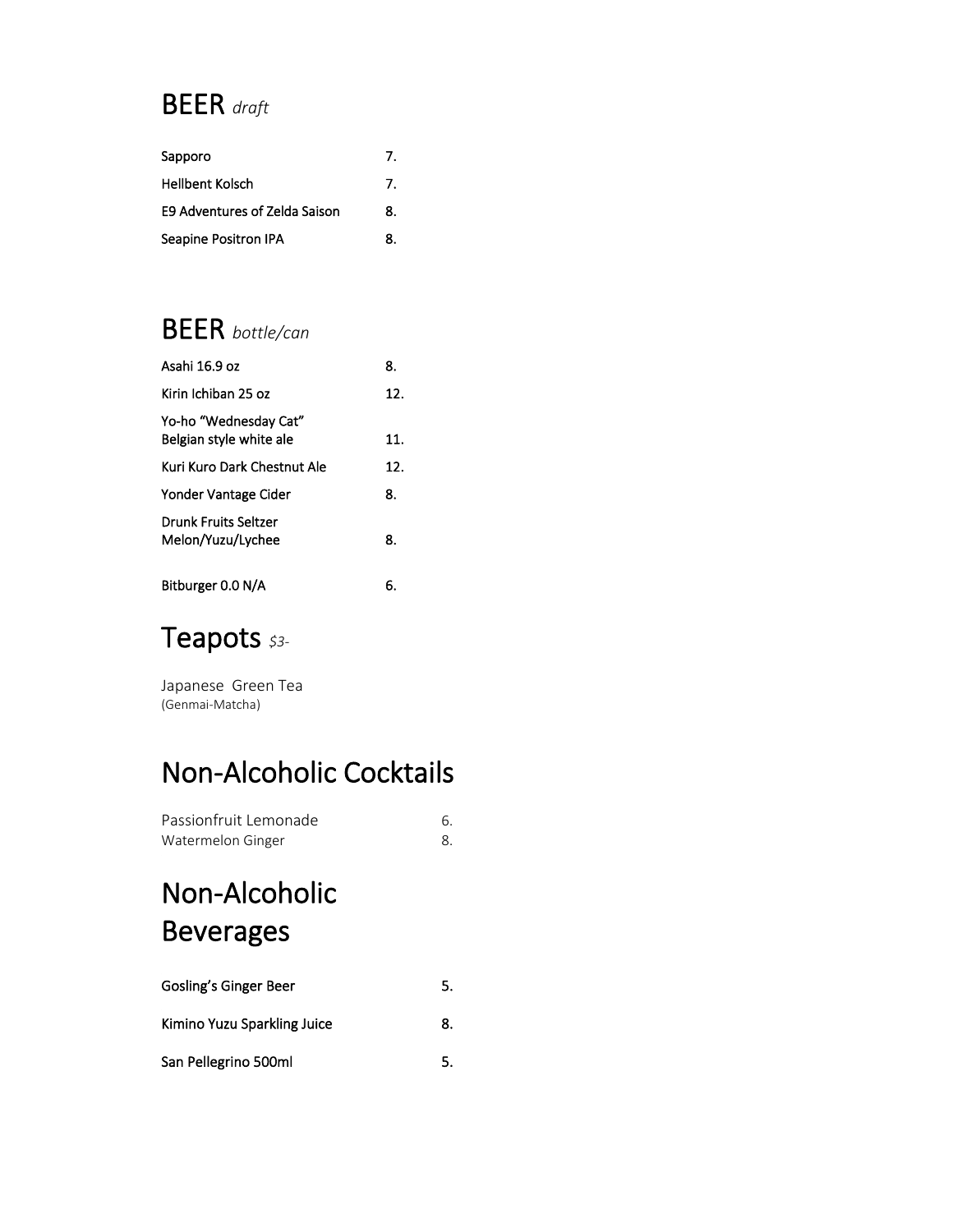### SAKE GLASS POURS

(All of our glass pours are available by the bottle.)

Kurosawa Nigori 10.glass | 53.bottle (720ml) *(rich, soothing, peach, coconut, lime)*

Sohomare Karakuchi junmai 11.glass | 62.bottle (720ml) *(extra dry, excellent food sake, subtle)*

Dewazakura "Tenth Degree" ginjo 11.glass | 62.bottle (720ml) *(*super dry, crisp and clean, juniper, pear*)*

#### Heiwa "KID" "Spring Breeze"

nama junmai ginjo 16.glass | 92.bottle (720ml) *(hints of flower blossom with a crisp finish)*

Gekkeikan hot sake tokkuri 11.tokkuri

### \*SAKE FLIGHT\*

*Sample Any Three 19.*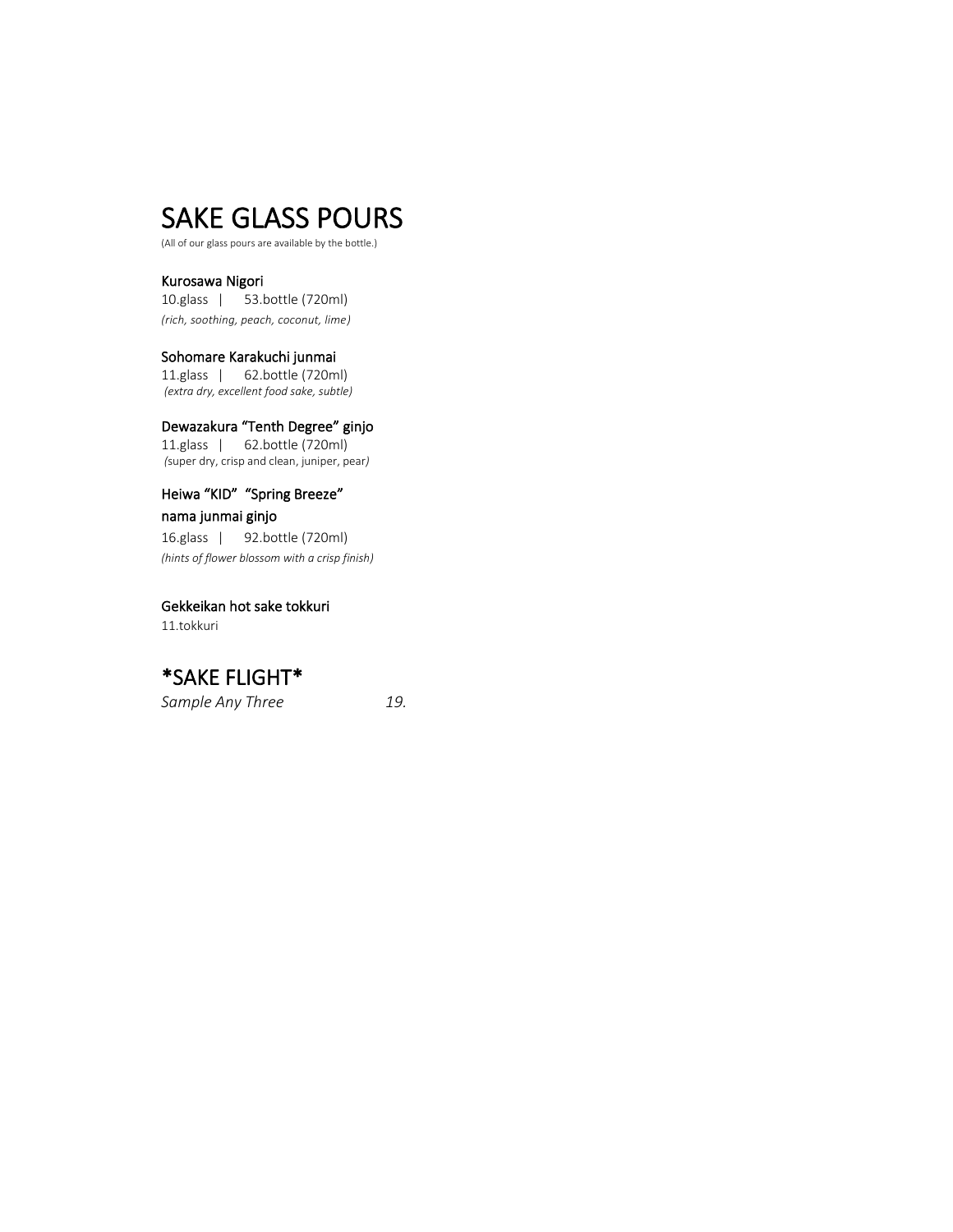#### NIHONSHU sake from Japan

Small Format, 300-500ml bottle

#### • Tobiroku sparkling ginjo 32.

Dewazakura Shuzo.- Yamagata Prefecture 300ml (tight and crisp, Asian pear, citrus, champagne sake)

• Kikusui junmai ginjo 24. Kikusui Shuzo.- Niigata Prefecture 300ml

(warming grain, hints of cedar, chrysanthemum)

#### • "Sakura Boy" daiginjo 38.

Dewazakurai Shuzo.- Yamagata Prefecture 300ml (lush and fruity, green apple, mango)

#### • Kamoizumi "Summer Snow" 58. nigori ginjo

Kamoizumii Shuzo.- Hiroshima Prefecture 500ml (rich and creamy, nice acidity, hints of melon )

### NIHONSHU sake from Japan

Regular Format, 720ml bottle

### • Tedorigawa Yamahai Junmai

"Silver Mountain" 62. Yoshida Shuzo - Ishikawa Prefecture

720ml *(bright, honey, cashews)*

#### • Taiheikai "Pacific Ocean" Tokubetsu

#### junmai 65.

Hucho Homare Shuzo – Ibaraki Prefecture 720ml *(Velvety mouthfeel, hints of grain, melon, blueberry)*

#### • Kokuryu "Black Dragon"

junmai ginjo 85.

Kokuto Shuzo – Fukui Prefecture 720ml *(velvety weight & texture, notes of melon soft minerality, excellent complement to an omakase)*

#### • Akitabare "Heaven of Tipsy Delight" daiginjo 100.

Akitabare Shuzo – Akita Prefecture 720ml *(exquisitely deep and nuanced, rare aged daiginjo, multihued floral notes)*

#### • Heavensake junmai daiginjo 142.

Dassai Shuzo – Chugokui Prefecture 720ml *(amazing fruits, floral, silky minerality)*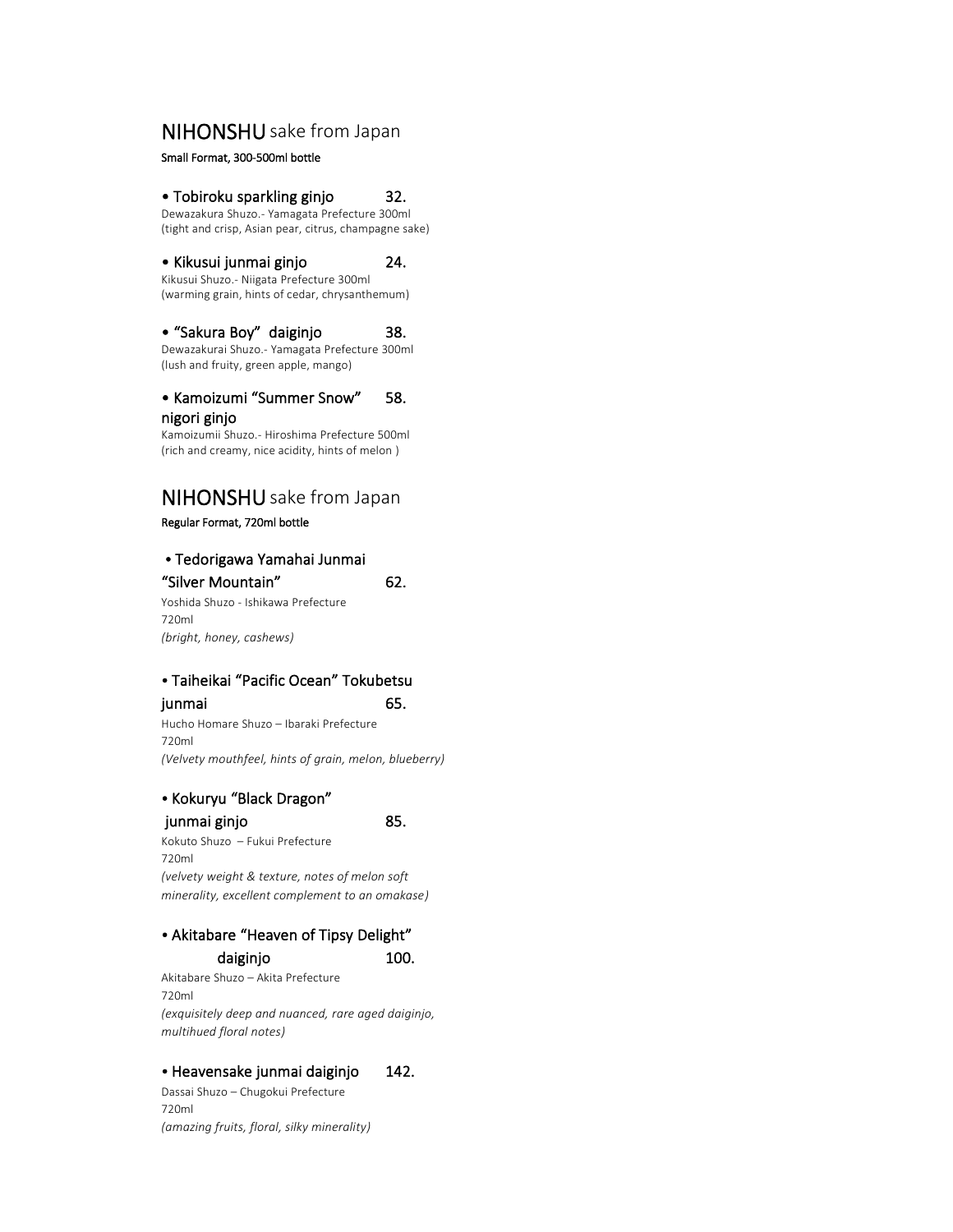### SHOCHU

*Shochu* is a Japanese distilled beverage, most commonly derived from barley *(mugi)*, sweet potatoes *(imo)*, buckwheat *(soba)* and/or rice *(gome)*, although it can be distilled from other ingredients as well. It is stronger in alcohol content than sake and wine, but lighter than whiskey and vodka, making it a pleasant sipper or cocktail base.

| <b>Ichiko</b> (barley)               | 10. |
|--------------------------------------|-----|
| <b>Kuro Kurashimi</b> (sweet potato) | 10. |
| Chiyonosono (rice)                   | 10. |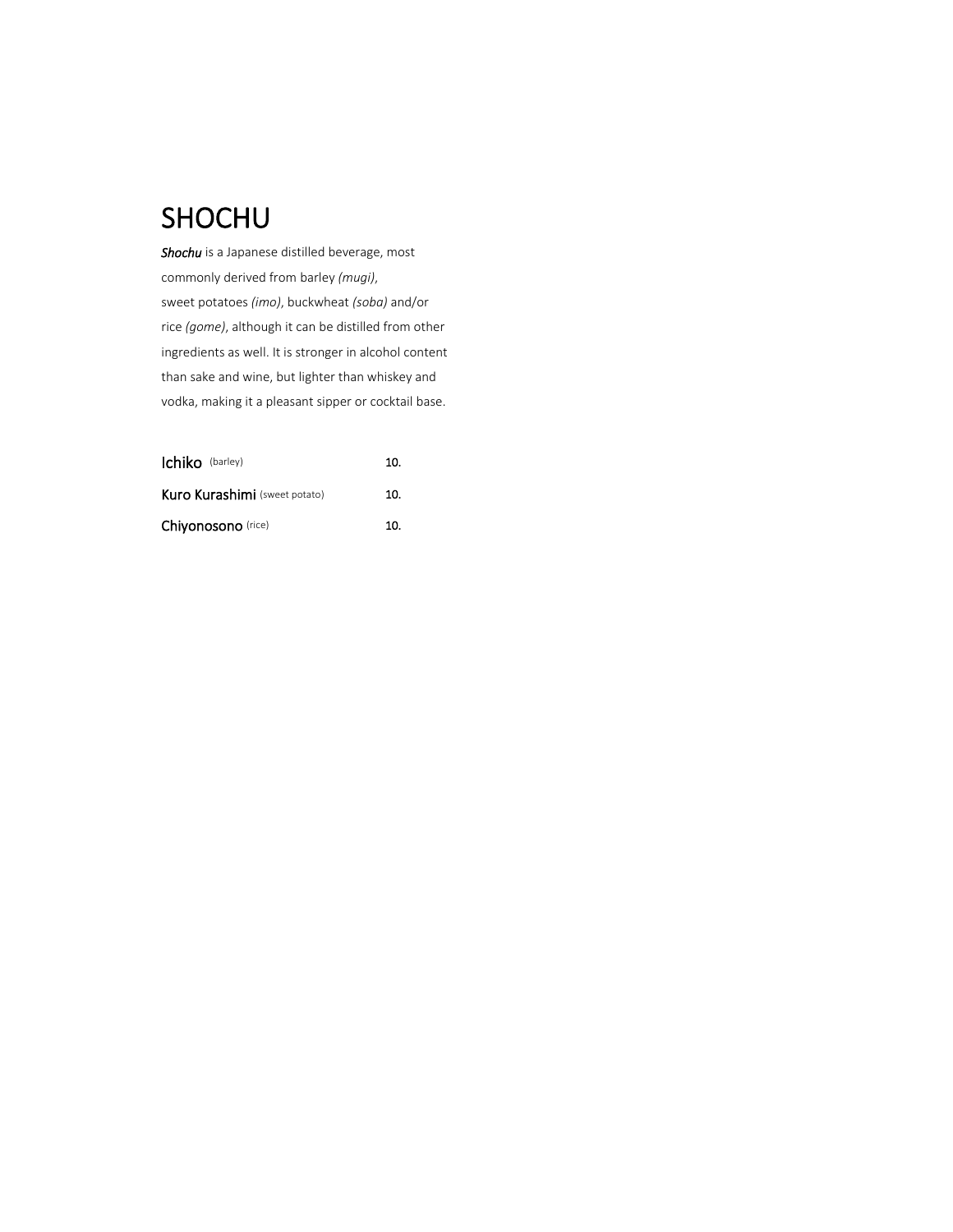# GIN

| Aviation                | 10. |
|-------------------------|-----|
| <b>Big Gin</b>          | 9.  |
| Bombay Sapphire         | 9.  |
| <b>Botanist</b>         | 12. |
| Copperworks Small Batch | 9.  |
| Hayman's Old Tom        | 9.  |
| Hendrick's              | 12. |
| Ki No Bi Kyoto Dry Gin  | 11. |
| Nikka Coffey Gin        | 16. |
| Suntory Roku            | 11. |

# VODKA

| <b>Belvedere</b>   | 10. |
|--------------------|-----|
| Ketel One          | 10. |
| Suntory Haku (JPN) | 10. |
| Tito's             | 10. |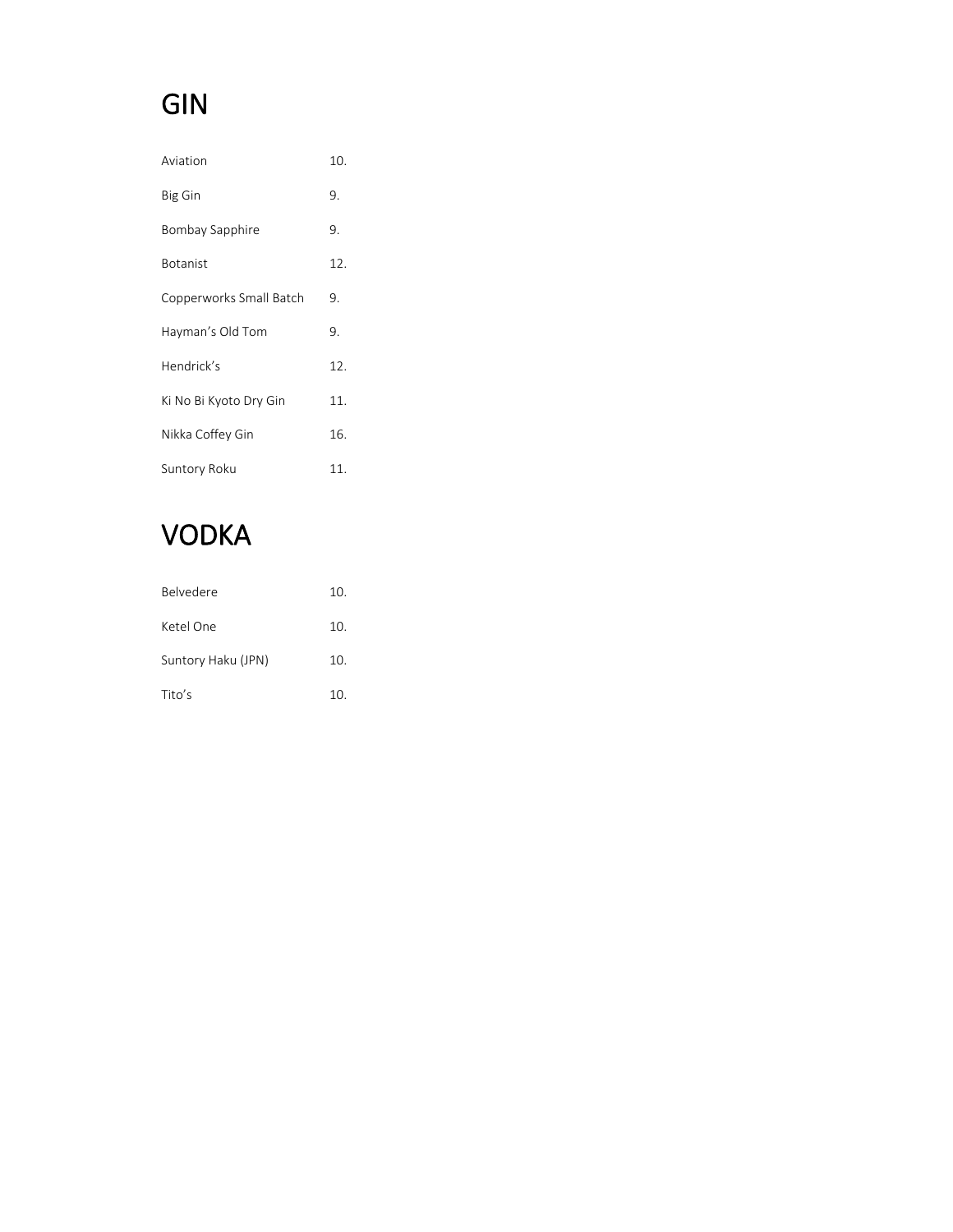### BOURBON

| Basil Hayden             | 14. |
|--------------------------|-----|
| Blanton's                | 18. |
| <b>Buffalo Trace</b>     | 9.  |
| <b>Bulleit</b>           | 11. |
| Elijiah Craig            | 11. |
| Four Roses Single Barrel | 11. |
| Four Roses Yellow        | 9.  |
| lim Beam                 | 9.  |
| Jim Beam Single Barrel   | 9.  |
| Legent Bourbon           | 13. |
| Maker's Mark             | 10. |
| Michter's US 1           | 15. |
| Woodinville              | 10. |
| Woodford Reserve         | 13. |

# RYE

| Jim Beam Rye    | 9.  |
|-----------------|-----|
| Knob Creek Rye  | 14. |
| Michter's Rye   | 14. |
| Old Overholt    | 9.  |
| Rittenhouse 100 | 9.  |
| Templeton       | 12. |

### SCOTCH

| Ardbeg 10yr               | 18. |
|---------------------------|-----|
| Balvenie Doublewood 12yr  | 15. |
| Dalwhinnie 15yr           | 19, |
| Glenlivet 12yr Double Oak | 49. |
| Johnny Walker Black       | 12. |
| Lagavulin 16yr            | 30. |
| Laphroig 10yr             | 17. |
| Macallan 18yr Dbl Cask    | 78. |
| Monkey Shoulder           | ٩.  |

# **WHISKEY**

| Amrut Single Malt | 18. |
|-------------------|-----|
| Jameson           | 9.  |
| Pendlelton        | 9   |
| Red Breast 12yr   | 15. |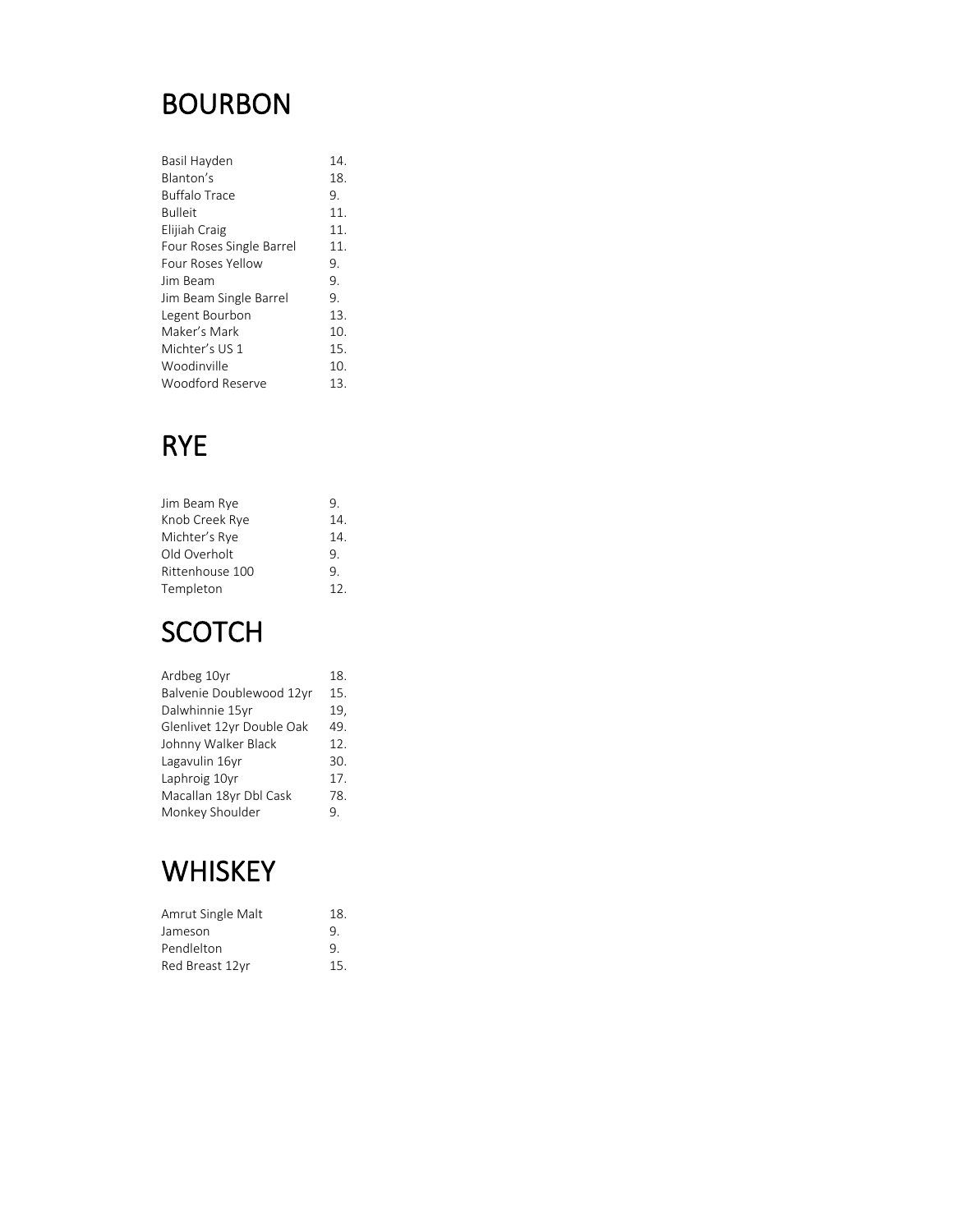### JAPANESE WHISKEY

Ichiro's Malt "Malt & Grain 35.

| Nikka Coffey Malt<br>Nikka "From the Barrel"<br>Nikka Taketsuru Pure Malt<br>Nikka Miyagikyo<br>Nikka Yoichi | 18.<br>20.<br>16.<br>40.<br>20. |  |
|--------------------------------------------------------------------------------------------------------------|---------------------------------|--|
| Mars Iwai Tradition                                                                                          | 16.                             |  |
| Ohishi Single Sherry Cask                                                                                    | 20.                             |  |
| Suntory Hakushu 12yr<br>Suntory Hibiki Harmony<br>Suntory Toki                                               | 25.<br>16.<br>12.               |  |
| Matsui Peated Cask<br>Matsui Sakura Cask<br>Matsui Tottori Blend<br>Matsui Tottori Bourbon Cask              | 23.<br>22.<br>12.<br>14.        |  |
| Okayama Triple Cask Single Malt                                                                              | 72.                             |  |

### American Single Malt

| Copperworks Single Malt | 12.  |
|-------------------------|------|
| Westland Single Malt    | -15. |

# TEQUILA

| Casamigos Blanco    | 18. |
|---------------------|-----|
| Casamigos Anejo     | 22. |
| Chinaco Anejo       | 18. |
| Corralejo Blanco    | 11. |
| Corralejo Reposado  | 12. |
| Don Julio Reposado  | 17. |
| Don Julio 1942      | 38. |
| Espolon Silver      | 10. |
| Espolon Reposado    | 11. |
| La Gritona Reposado | 12. |
| El Tesoro Blanco    | 15. |



Banhez 10.